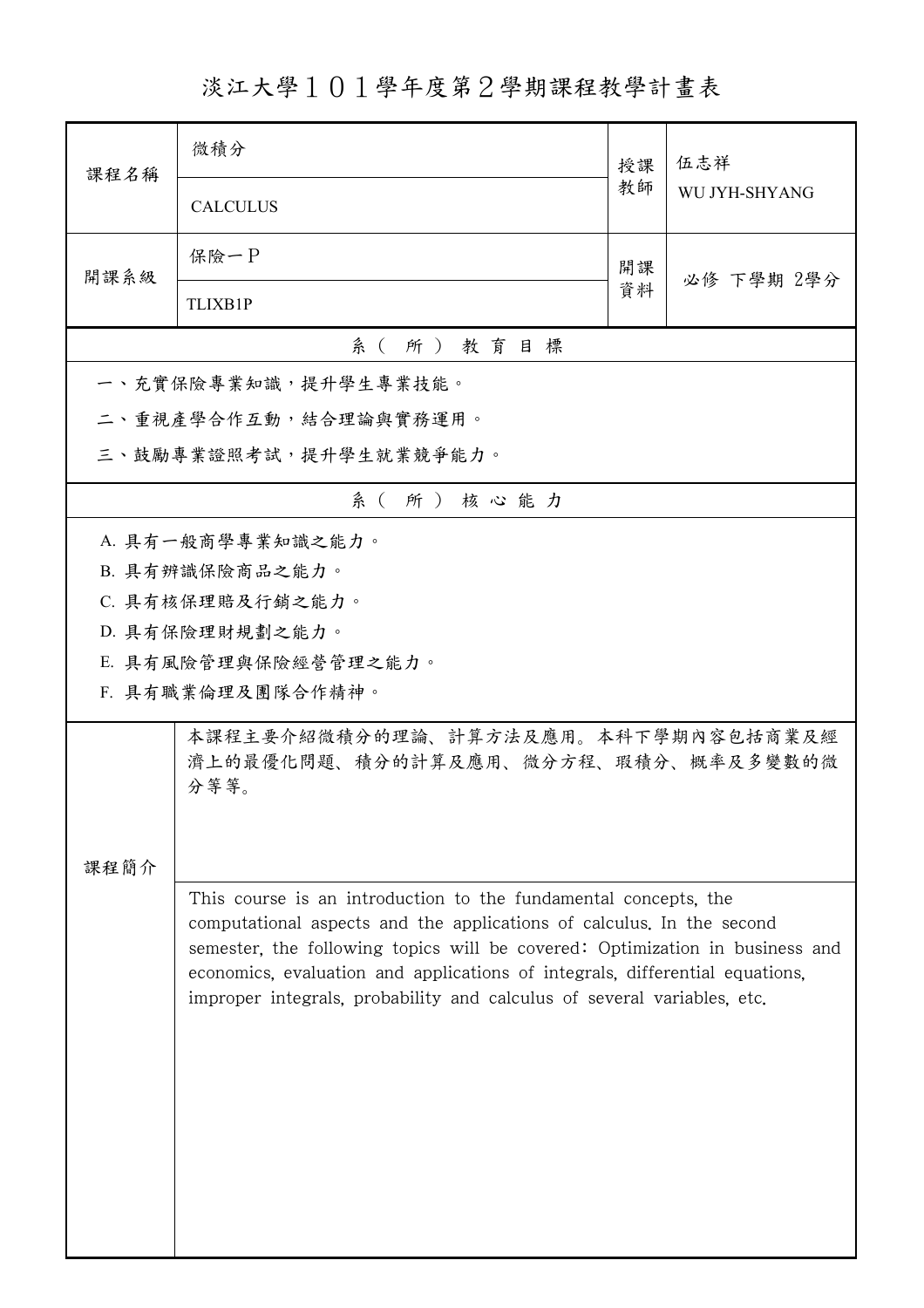本課程教學目標與目標層級、系(所)核心能力相關性 一、目標層級(選填): (一)「認知」(Cognitive 簡稱C)領域:C1 記憶、C2 瞭解、C3 應用、C4 分析、 C5 評鑑、C6 創造 (二)「技能」(Psychomotor 簡稱P)領域:P1 模仿、P2 機械反應、P3 獨立操作、 P4 聯結操作、P5 自動化、P6 創作 (三)「情意」(Affective 簡稱A)領域:A1 接受、A2 反應、A3 重視、A4 組織、 A5 內化、A6 實踐 二、教學目標與「目標層級」、「系(所)核心能力」之相關性: (一)請先將課程教學目標分別對應前述之「認知」、「技能」與「情意」的各目標層級,

惟單項教學目標僅能對應C、P、A其中一項。

 (二)若對應「目標層級」有1~6之多項時,僅填列最高層級即可(例如:認知「目標層級」 對應為C3、C5、C6項時,只需填列C6即可,技能與情意目標層級亦同)。

 (三)再依據所訂各項教學目標分別對應其「系(所)核心能力」。單項教學目標若對應 「系(所)核心能力」有多項時,則可填列多項「系(所)核心能力」。

(例如:「系(所)核心能力」可對應A、AD、BEF時,則均填列。)

| 序            |                      |                                                                     | 相關性  |            |  |  |  |
|--------------|----------------------|---------------------------------------------------------------------|------|------------|--|--|--|
| 號            | 教學目標(中文)<br>教學目標(英文) |                                                                     | 目標層級 | 系(所)核心能力   |  |  |  |
| $\mathbf{1}$ | 學習微積分的基本理論及其應用       | Learn the fundamental theory<br>of calculus and its<br>applications | C4   | <b>AEF</b> |  |  |  |
|              | 教學目標之教學方法與評量方法       |                                                                     |      |            |  |  |  |
| 序<br>號       | 教學目標                 | 教學方法                                                                |      | 評量方法       |  |  |  |
| $\mathbf{1}$ | 學習微積分的基本理論及其應用       | 講述                                                                  |      | 紙筆測驗、上課表現  |  |  |  |
|              |                      |                                                                     |      |            |  |  |  |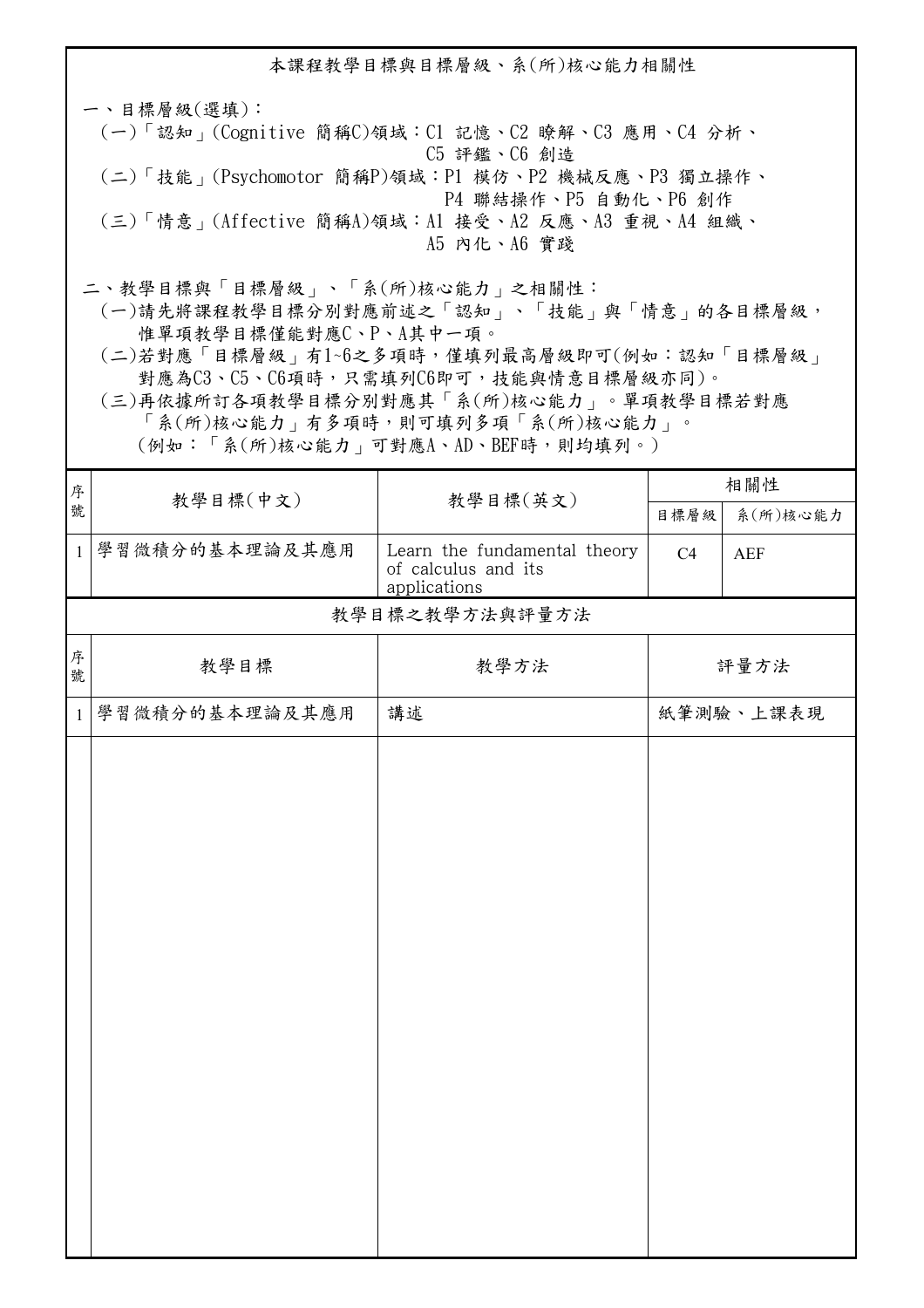| 本課程之設計與教學已融入本校校級基本素養 |                               |                                          |                                                  |    |  |
|----------------------|-------------------------------|------------------------------------------|--------------------------------------------------|----|--|
| 淡江大學校級基本素養           |                               |                                          | 內涵說明                                             |    |  |
|                      | 全球視野                          |                                          |                                                  |    |  |
|                      | 洞悉未來                          |                                          |                                                  |    |  |
|                      | 資訊運用                          |                                          |                                                  |    |  |
|                      | 品德倫理                          |                                          |                                                  |    |  |
|                      | 獨立思考                          |                                          |                                                  |    |  |
|                      | 樂活健康                          |                                          |                                                  |    |  |
|                      | 團隊合作                          |                                          |                                                  |    |  |
|                      | 美學涵養                          |                                          |                                                  |    |  |
|                      |                               |                                          | 授課進度表                                            |    |  |
| 週<br>次               | 日期起訖                          |                                          | 内 容 (Subject/Topics)                             | 備註 |  |
| 1                    | $102/02/18$ ~<br>102/02/24    | Optimization (4.6)                       |                                                  |    |  |
| 2                    | $102/02/25$ ~<br>102/03/03    |                                          | Optimization in business and economics (4.7)     |    |  |
| 3                    | $102/03/04$ ~<br>102/03/10    | Cost, area and definite integral $(5.1)$ |                                                  |    |  |
| $\overline{4}$       | $102/03/11$ ~<br>102/03/17    |                                          | The fundamental theorem of calculus $(5.2)$      |    |  |
| 5                    | $102/03/18$ ~<br>102/03/24    |                                          | The net change theorem $&$ average value (5.3)   |    |  |
| 6                    | $102/03/25$ ~<br>102/03/31    | The substitution rules $(5.4)$           |                                                  |    |  |
| 7                    | $102/04/01$ ~<br>102/04/07    | 教學觀摩                                     |                                                  |    |  |
| 8                    | $102/04/08$ ~<br>102/04/14    | Integration by parts $(5.5)$             |                                                  |    |  |
| 9                    | $102/04/15$ ~<br>102/04/21    | Area between curves $(6.1)$              |                                                  |    |  |
| 10                   | $102/04/22$ ~<br>102/04/28    | 期中考試週                                    |                                                  |    |  |
| 11                   | $102/04/29$ ~<br>102/05/05    | biology $(6.3)$                          | Applications to economics (6.2), applications to |    |  |
| 12                   | $102/05/06 \sim$<br>102/05/12 | Differential equations $(6.4)$           |                                                  |    |  |
|                      |                               |                                          |                                                  |    |  |